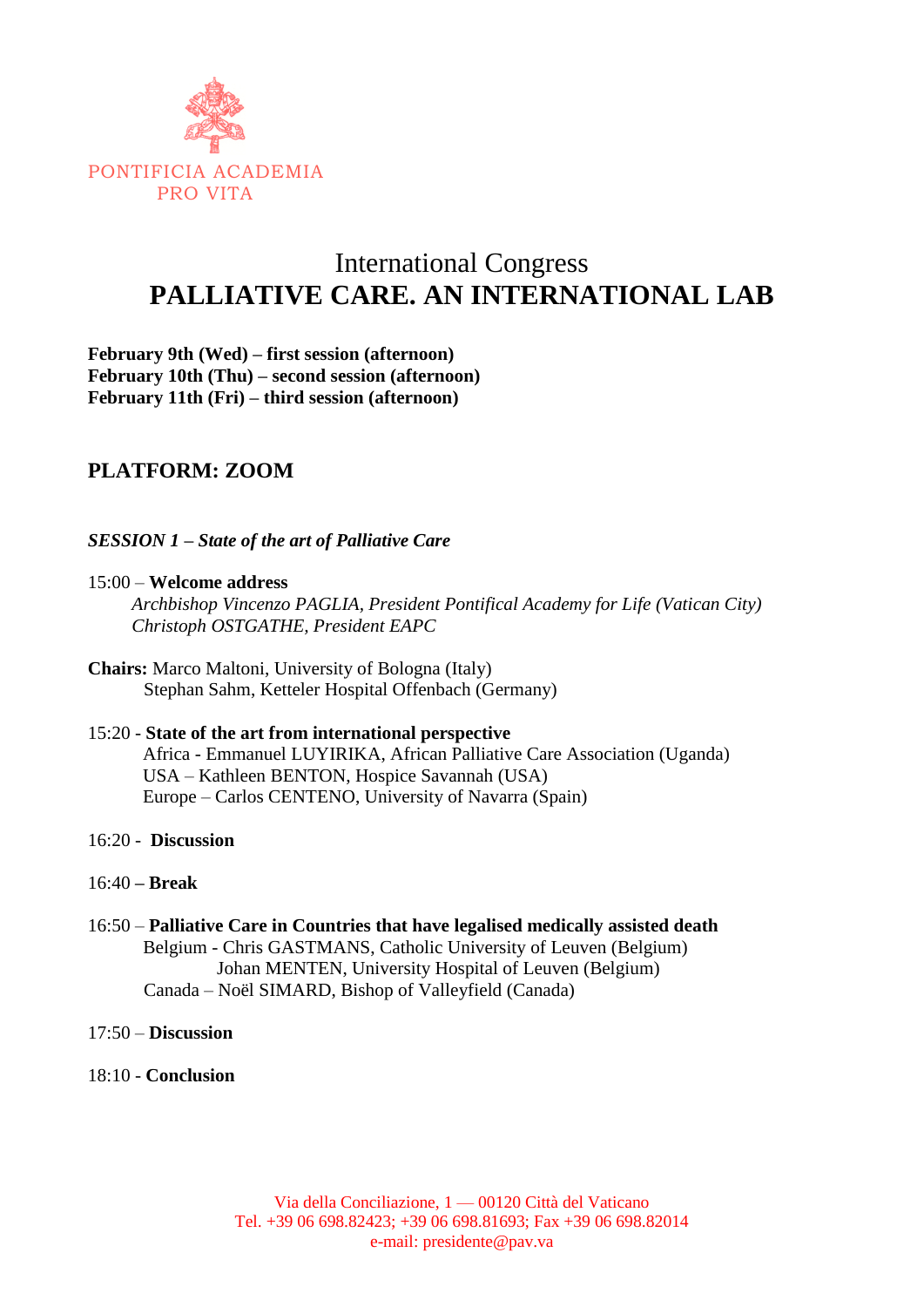**Chairs:** Renzo Pegoraro, Chancelor Pontifical Academy for Life (Vatican City) Thomas Sitte, Deutsche PalliativStiftung (Germany)

#### 15:00 **- Introduction**

15:10 – **Palliative sedation** – Marco Maltoni, University of Bologna (Italy)

15:30 – **Advance directives/Advance care planning** – Stephan SAHM, Ketteler Hospital Offenbach (Germany)

15:50 – **Palliative care in neurodegenerative setting** – Neil SCOLDING, University of Bristol (United Kingdom)

#### 16:10 - **Discussion**

#### 16:30 - **Break**

#### 16:40 – **Round table: Palliative Care everywhere and for everyone**

Geriatrics - Xavier Gomez, Universitat Central de Catalunya (Spain) Pediatrics - Julia Downing, International Children's Palliative Care Network (UK) Religion and Spirituality - Tullio Proserpio, IRCCS Foundation National Cancer Institute of Milan (Italy) Poverty situations - Matías Najum, Hospice El Buen Samaritano (Argentina)

#### 17:40 - **Discussion**

#### 18:00 - **Conclusion**